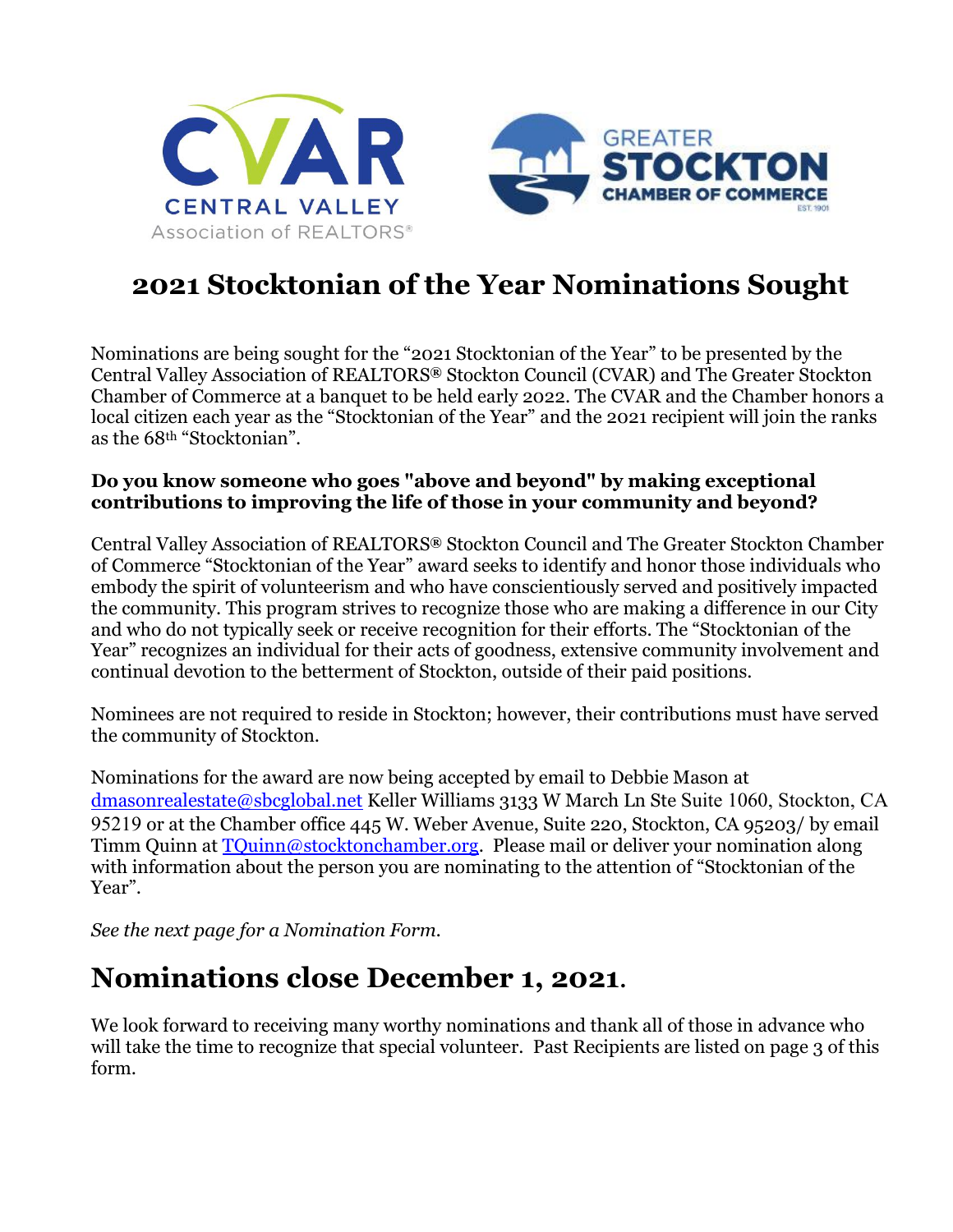### Stocktonian of the Year Award **2021 Stocktonian of the Year Nomination Form**

#### **Nominee:**

| Name: (as it will appear in print)                                                                                                                                                             |                                                                                                              |
|------------------------------------------------------------------------------------------------------------------------------------------------------------------------------------------------|--------------------------------------------------------------------------------------------------------------|
| Organization / Affiliation:                                                                                                                                                                    |                                                                                                              |
| <u> 1989 - Johann Stoff, deutscher Stoff, der Stoff, der Stoff, der Stoff, der Stoff, der Stoff, der Stoff, der S</u><br>Address:<br><u> 1989 - Johann Stoff, amerikansk politik (d. 1989)</u> |                                                                                                              |
|                                                                                                                                                                                                |                                                                                                              |
| <b>Nominator:</b>                                                                                                                                                                              |                                                                                                              |
| Name:                                                                                                                                                                                          |                                                                                                              |
| Relationship to Nominee:                                                                                                                                                                       |                                                                                                              |
| Address:<br><u> 1989 - Jan James James James James James James James James James James James James James James James James J</u>                                                               |                                                                                                              |
|                                                                                                                                                                                                |                                                                                                              |
| Please give a description of why you believe this person exemplifies the qualities of "The Stocktonian<br>of the Year?"                                                                        |                                                                                                              |
| You may attach additional information, through either lists or narrative, to this nomination form.<br><b>Nominations close</b>                                                                 | Complete and send to:<br><b>Stockton Chamber</b>                                                             |
| <b>December 1, 2021</b>                                                                                                                                                                        | 445 W. Weber Avenue, Suite 220<br>Stockton, CA 95203<br>TQuinn@stocktonchamber.org<br><b>Keller Williams</b> |

3133 W March Ln Ste Suite 1060 Stockton, CA 95219 dmasonrealestate@sbcglobal.net